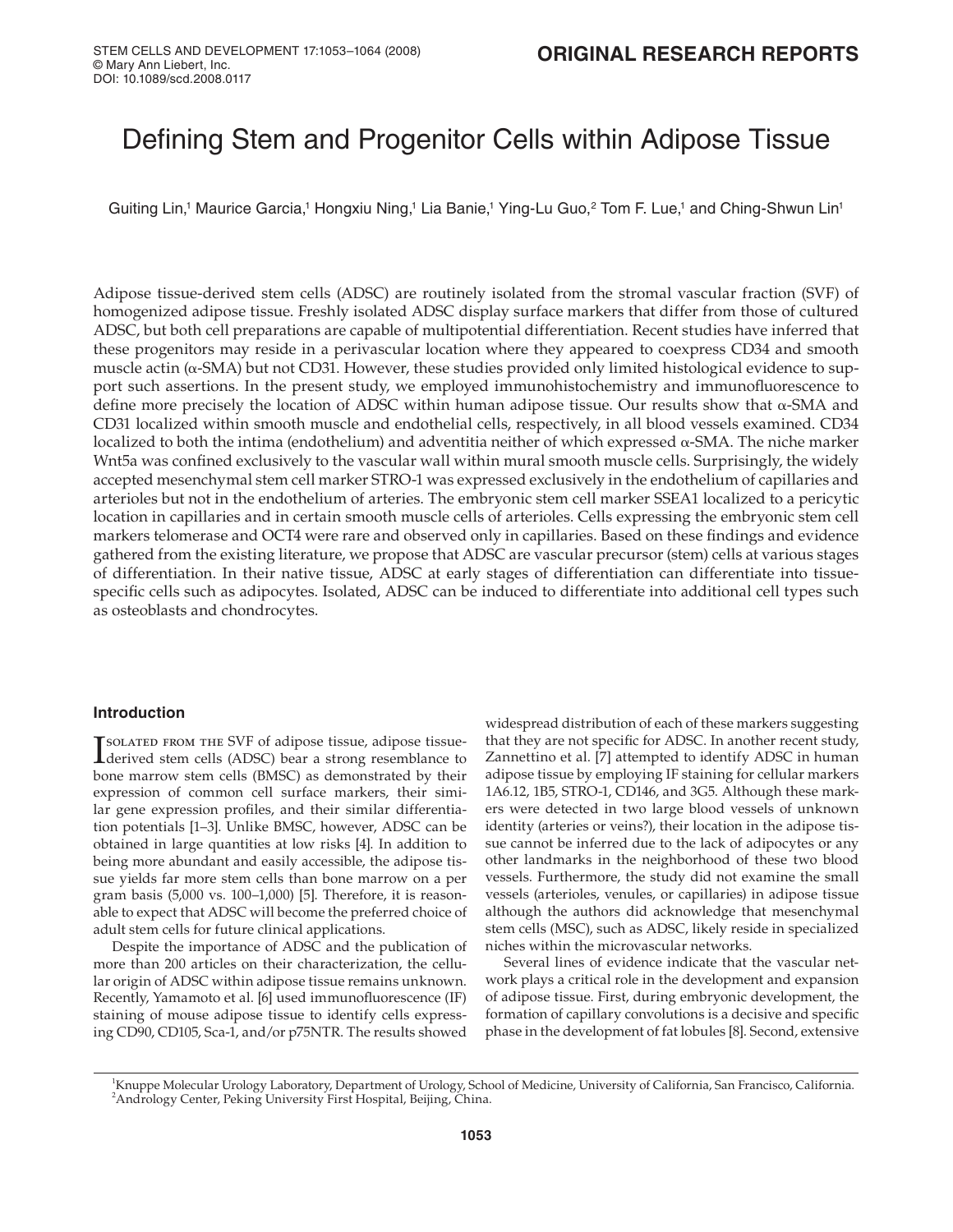vascularization is necessary for the optimal function of adipose tissue as a metabolic and endocrine organ [9]. Third, cells of adipose lineage have been shown to secrete potent angiogenic factors [10–13]. Finally, antiangiogenic agents promote adipose tissue loss thus underlining the importance of angiogenesis for maintaining adipogenesis [14].

Several lines of evidence suggest that ADSC are vascular precursor cells. First, several studies have shown that SVF contains progenitor cells that are able to differentiate into endothelial cells and participate in blood vessel formation [15–19]. Second, a recent study demonstrated that SVF cells expressing both pericyte and mesenchymal markers reside in a periendothelial location and stabilize endothelial networks [20]. Finally, another recent study showed that ADSC transplanted into ischemic cortex preferentially migrate toward microvessels where they differentiate into vascular smooth muscle cells [21].

In the present study, we identified cells that express markers of vascular smooth muscle, endothelia, and stem cells in human adipose tissues, particularly in the adipose vasculature. The results show that ADSC are likely vascular stem cells (VSC) at various stages of differentiation toward becoming vascular smooth muscle and endothelial cells.

# **Materials and Methods**

### Human adipose tissues

A total of four adipose tissue samples were obtained from patients during routine abdominoplasty following informed patient consent and according to the guidelines set by our institution's Committee on Human Research. Whole intact portions of adipose tissue and associated skin were transported in sterile saline and immediately processed for cell culture or in a fixative and subsequently processed for histological examination.

#### Cell isolation and culture

The procedure of ADSC isolation has been described previously [22]. Briefly, the adipose tissue was rinsed with PBS containing 1% penicillin and streptomycin, minced into small pieces, and then incubated in a solution containing 0.075% collagenase type IA (Sigma-Aldrich, St. Louis, MO) for 1 h at 37°C with vigorous shake. The top lipid layer was

removed and the remaining liquid portion was centrifuged at 220*g* for 10 min at room temperature. The pellet was treated with 160 mM NH4Cl for 10 min to lyse red blood cells. The remaining cells were suspended in DMEM supplemented with 10% fetal bovine serum (FBS), filtered through a 40-μm cell strainer (BD Biosciences, Bedford, MA), and plated at a density of  $1 \times 10^6$  cells in a 10-cm dish. After reaching 80% confluence, the cells were harvested and stored in liquid nitrogen at a density of  $5 \times 10^5$  cells per ml of freezing media (DMEM, 20% FBS, and 10% DMSO). The frozen cells were thawed for experiments as needed.

## Flow cytometry

Freshly isolated ADSC were analyzed by flow cytometry for cell surface and intracellular antigen expression. The cells were incubated with primary antibody (Table 1) in 50 μL wash buffer (PBS containing  $1\%$  FBS and  $0.1\%$  Na<sub>3</sub>N) for 30 min on ice followed by another incubation with FITCconjugated secondary antibody. The cells were then rinsed twice with wash buffer, fixed with 1% paraformaldehyde in PBS, and analyzed by a fluorescence-activated cell sorter (FACSVantage SE System, BD Biosciences, San Jose, CA). The raw data were further analyzed with FlowJo software (Tree Star, Inc., Ashland, OR).

# Immunohistochemical and immunofluorescence staining

Tissue samples were fixed in cold 2% formaldehyde and 0.002% saturated picric acid in 0.1 M phosphate buffer, pH 8.0, for 4 h followed by overnight immersion in buffer containing 30% sucrose. The specimens were then embedded in OCT Compound (Sakura Finetic USA, Torrance, CA) and stored at –70 °C until use. Fixed frozen tissue specimens were cut at 10 microns, mounted onto SuperFrost-Plus charged slides (Fisher Scientific, Pittsburgh, PA), and air dried for 5 min. The slides were then placed in  $0.3\%$   $H_2O_2$ /methanol for 10 min, washed twice in PBS for 5 min and incubated with 3% horse serum in PBS/0.3% Triton X-100 for 30 min at room temperature. After draining this solution from the tissue section, the slides were incubated overnight at 4°C with primary antibodies (Table 1). Control tissue sections were similarly prepared except that no primary antibody was added. Staining of the tissue was performed with the Elite ABC

| Target protein     | Supplier                                | Catalog No.   |
|--------------------|-----------------------------------------|---------------|
| CD <sub>34</sub>   | Santa Cruz Biotech, Santa Cruz, CA, USA | sc-7324       |
| SSEA1              | Abcam Inc, Cambridge, MA, USA           | ab16285       |
| OCT4               | Abcam Inc, Cambridge, MA, USA           | ab19857       |
| CD31               | Chemicon, Temecula, CA, USA             | <b>CBL468</b> |
| Wnt5a              | Abcam Inc, Cambridge, MA, USA           | ab50632       |
| Telomerase         | Abcam Inc, Cambridge, MA, USA           | ab32020       |
| $\alpha$ -SMA      | Sigma-Aldrich, St. Louis, MO, USA       | A-5228        |
| STRO-1             | Invitrogen, Carlsbad, CA, USA           | 398401        |
| CD140 <sub>b</sub> | Abcam Inc, Cambridge, MA, USA           | ab32570       |

Table 1. Antibodies Used in this Study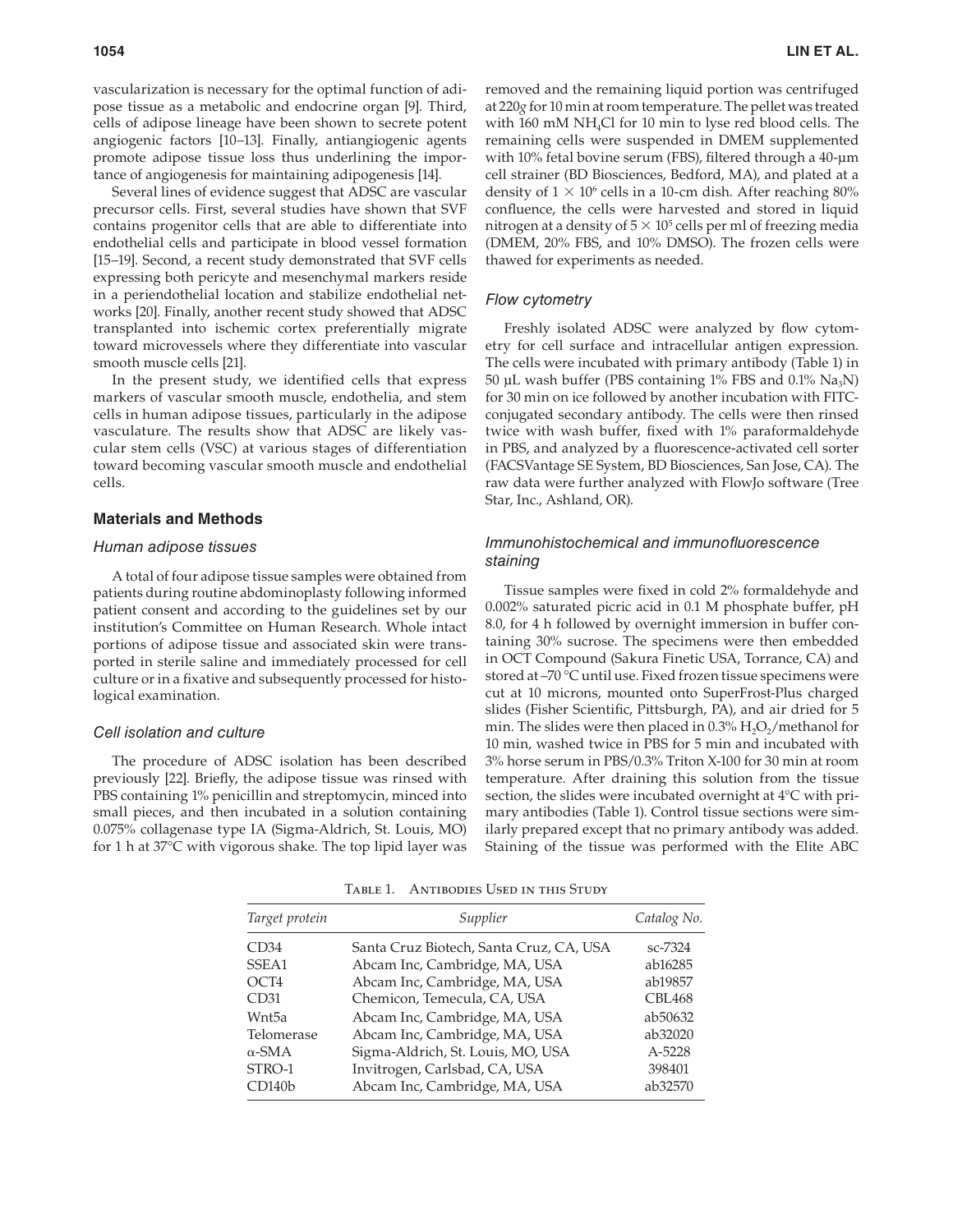kit (Vector Labs, Burlingame, CA) followed by hematoxylin counterstain. For image analysis, five randomly selected fields per tissue were photographed and recorded using a Retiga Q Image digital still camera and ACT-1 software (Nikon Instruments Inc., Melville, NY). For immunofluorensence staining, the tissue was incubated with primary antibody (Table 1) followed by secondary antibody conjugated with FITC or Texas Red (Vector Labs, Burlingame, CA). Nuclear staining was performed with 4',6-diamidino-2-phenylindole (DAPI). Stained tissues were examined by fluorescence microscopy and confocal microscopy. Subsequent image analysis was done as described above.

# **Results**

Abdominal subcutaneous adipose tissue samples were obtained from four patients. They were examined by immunohistochemistry (IH) and IF for the expression of α-smooth muscle actin (α-SMA), endothelial marker CD31, hematopoietic marker CD34, niche marker Wnt5a [23], and stem cell markers OCT4, SSEA1, telomerase, and STRO-1. Because ADSC are derived from the stromal vascular fraction (SVF) of adipose tissue, the localization of these cellular markers in the blood vessels is the focus of the presentation below. The first section will provide an overview of the distribution of these markers, while three subsequent sections will provide detailed analyses based on the sizes of blood vessels.

#### Distribution of vascular and stem cell markers

Consistent with their anatomical origin, all four tissue samples of this study were white adipose tissues composed of adipocytes and stroma (Fig. 1). The adipocytes measured 40 to 80 μm in diameter and the stroma as small as having a single capillary (~10 μm in diameter) or as big as having bundles of blood vessels (~100 μm in diameter). The adipocytes were not stained for any of the cellular markers used in this study, whereas the stroma were heterogeneously stained. Specifically,  $\alpha$ -SMA was detected in the smooth muscle of all small blood vessels, arterioles, and venules, and both CD31 and CD34 were positively identified in the endothelium of the same blood vessels (Fig. 1). However, although CD31 was restricted to the endothelium, CD34 was more widely distributed. SSEA1 staining was observed in some smooth muscle cells of some blood vessels but not in endothelial cells (Fig. 1). Wnt5a staining largely followed that of α-SMA (Figs 2–4). STRO-1 expression was strictly endothelial and only in certain blood vessels (Figs 2–4). Positive staining for OCT4 or telomerase was rarely detected; the few positively stained cells were either smooth muscle or some unknown cell types but not endothelial cells (Figs 2–4).

#### Small arteries and veins

Small blood vessels are defined in the present study as having a diameter of 75 to 150 μm. They were always positively



**FIG. 1.** Immunohistochemical localization of vascular and stem cell markers in the adipose tissue. Human adipose tissues were examined by immnuohistochemistry for the expression of α-SMA (**A**), CD31 (**B**), CD34 (**C**), and SSEA1 (**D**). Positively stained structures are marked with arrows. Control specimen stained with HE (without antibody) is shown in (**E**), and two areas of which (*a* and *b*) are enlarged and displayed in (**F**). The small artery, the arteriole, and the capillary are approximately 70, 25, and 10 μm in diameter, respectively.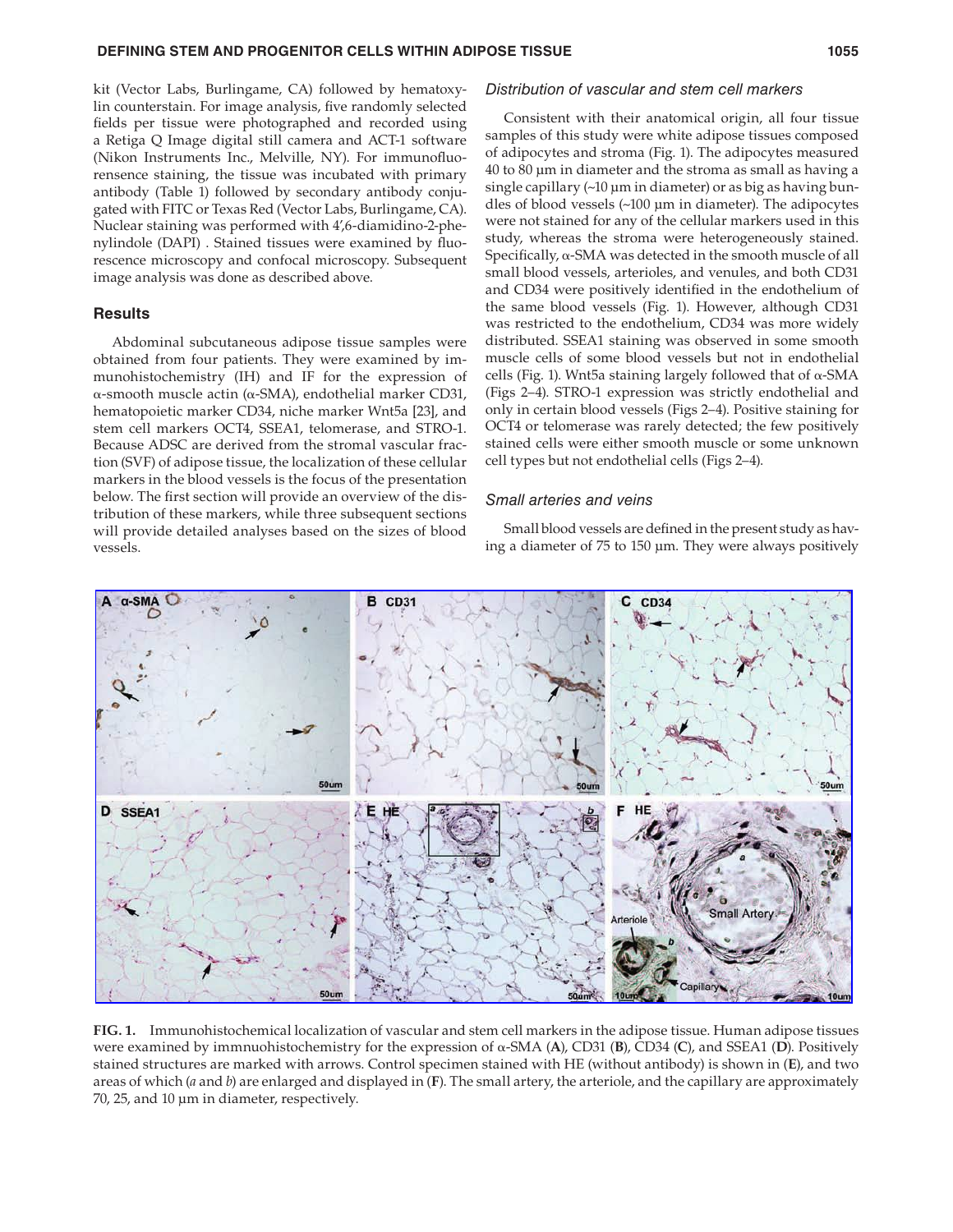

**FIG. 2.** Immunohistochemical and immunofluorescence localization of vascular and stem cell markers in small arteries of adipose tissue. Human adipose tissues were immunostained for the indicated markers and a small artery (~70 μm in diameter) from each stained specimen was chosen for display. (**A**) Note the absence of staining for OCT4, telomerase, and STRO-1. Also note the double-ring staining pattern of CD34 (intima and adventitia), as opposed to the singlering staining of CD31 (intima only). (**B**) Each row (a, b, c, d, and e) displays a selected artery, while the columns are arranged as follows: From left to right, columns 1 and 2 show images of arteries stained for the indicated markers. Column 3 shows merged images of columns 1 and 2. Column 4 shows merged images of columns 1 and 2 plus an image of DAPI (nuclear) staining. Arrowheads indicate the punctuated staining pattern of CD31.

stained for α-SMA and Wnt5a in the smooth muscle and for CD31 and CD34 in the endothelium (Fig. 2). Although CD31 and CD34 were both localized to the endothelium, their staining patterns were different. Although CD34 staining appeared homogeneous and contiguous throughout the entire endothelium, CD31 staining was mainly concentrated at cell-cell junctions. Furthermore, CD34 was localized to both the endothelium and adventitia thus giving the vessels a double-ring appearance. Both the cell junction staining and double-ring appearance have been reported previously (see Discussion).

In contrast to the above mentioned four markers, stem cell marker OCT4, telomerase, or STRO-1 were never found in arteries or veins (Fig. 2). On the other hand, the other stem cell marker, SSEA1, was often seen in smooth muscle

although its sporadic and discrete staining pattern was different from the homogeneous staining pattern of α-SMA and Wnt5a (Fig. 2A). It appears that SSEA1 was expressed in not all but certain smooth muscle cells.

# Arterioles and venules

Arterioles and venules are defined as having a diameter of 25 to 75 μm. Similar to above mentioned small vessels, arterioles and venules were always positively stained for α-SMA and Wnt5a in the smooth muscle and for CD31 and CD34 in the endothelium (Fig. 3). Positive CD34 staining in the adventitia was still evident although some adventitia cells were not stained (Fig. 3). The sporadic staining pattern of SSEA1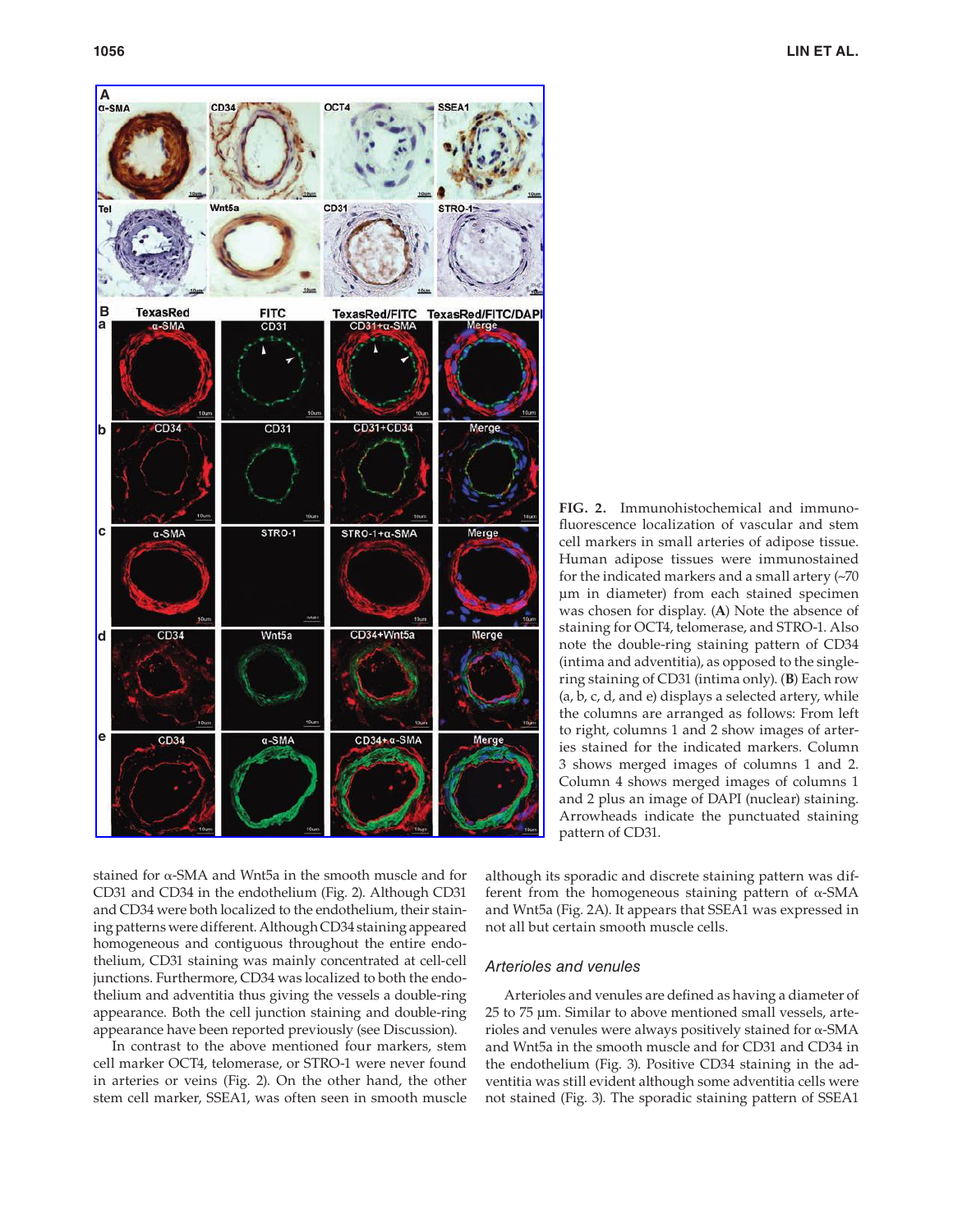

in the smooth muscle continued to hold, while STRO-1 staining was now clearly visible (Fig. 3). Surprisingly, the STRO-1 staining occurred specifically in the endothelium (Fig. 3) and its punctuated pattern was reminiscent of CD31 (Fig. 3B). OCT4 staining was detected only once in the nuclei of two cells of unknown identity (Fig. 3A). Telomerase staining was faintly visible in only one cell of one blood vessel (Fig. 3A).

# **Capillaries**

Capillaries are approximately 10 μm in diameter and their lumen is encircled by 1 to 3 endothelial cells as seen in cross sections. Despite lacking smooth muscle, capillaries were stained positive for  $\alpha$ -SMA (Fig. 4) suggesting the presence of pericytes. Similar to the situations with arteries and arterioles

**FIG. 3.** Immunohistochemical and immunofluorescence localization of vascular and stem cell markers in arterioles of adipose tissue. Human adipose tissues were immunostained for the indicated markers and an arteriole (~25 μm in diameter) from each stained specimen was chosen for display. (**A**) The two arrowheads in CD34 point to positively stained cells in the endothelium and adventitia, respectively, while the lone arrow points to an unstained cell in the adventitia. The arrowheads in SSEA1 point to two positively stained cells in the muscle layer, while the arrows point to two white blood cells. The arrowheads in telomerase point to two positively stained cells. Also note the specific STRO-1 staining in the endothelium possibly of a venule. (**B**) Each row (a, b, c, d, and e) displays a selected arteriole, while the columns are arranged as follows: From left to right, columns 1 and 2 show images of arteries stained for the indicated markers. Column 3 shows merged images of columns 1 and 2. Column 4 shows merged images of columns 1 and 2 plus an image of DAPI (nuclear) staining. Arrowheads indicate the punctuated staining pattern of CD31. The luminal materials are blood clots.

in which smooth muscle cells were always positively stained for α-SMA and Wnt5a (Figs 2 and 3), capillary cells (possibly pericytes) that were positively stained for α-SMA were also stained positive for Wnt5a (Fig. 4B). Likewise, capillary endothelial cells were always stained positively for CD31 and CD34 (Fig. 4). However, cells stained positive for  $\alpha$ -SMA and Wnt5a were stained negative for CD34 (Fig. 4B) suggesting that the probable pericytes are CD34–. There were nevertheless CD34+ cells outside the endothelium as they were stained negative for CD31 (Fig. 4B). To more precisely locate pericytes, we stained adipose tissue with an antibody against pericyte marker CD104/PDGF-Rβ, and the results show that this marker did not colocalize with CD34 (Fig. 5). Thus it does not appear that CD34+ cells of the adipose vasculature are pericytes (see Discussion for more details).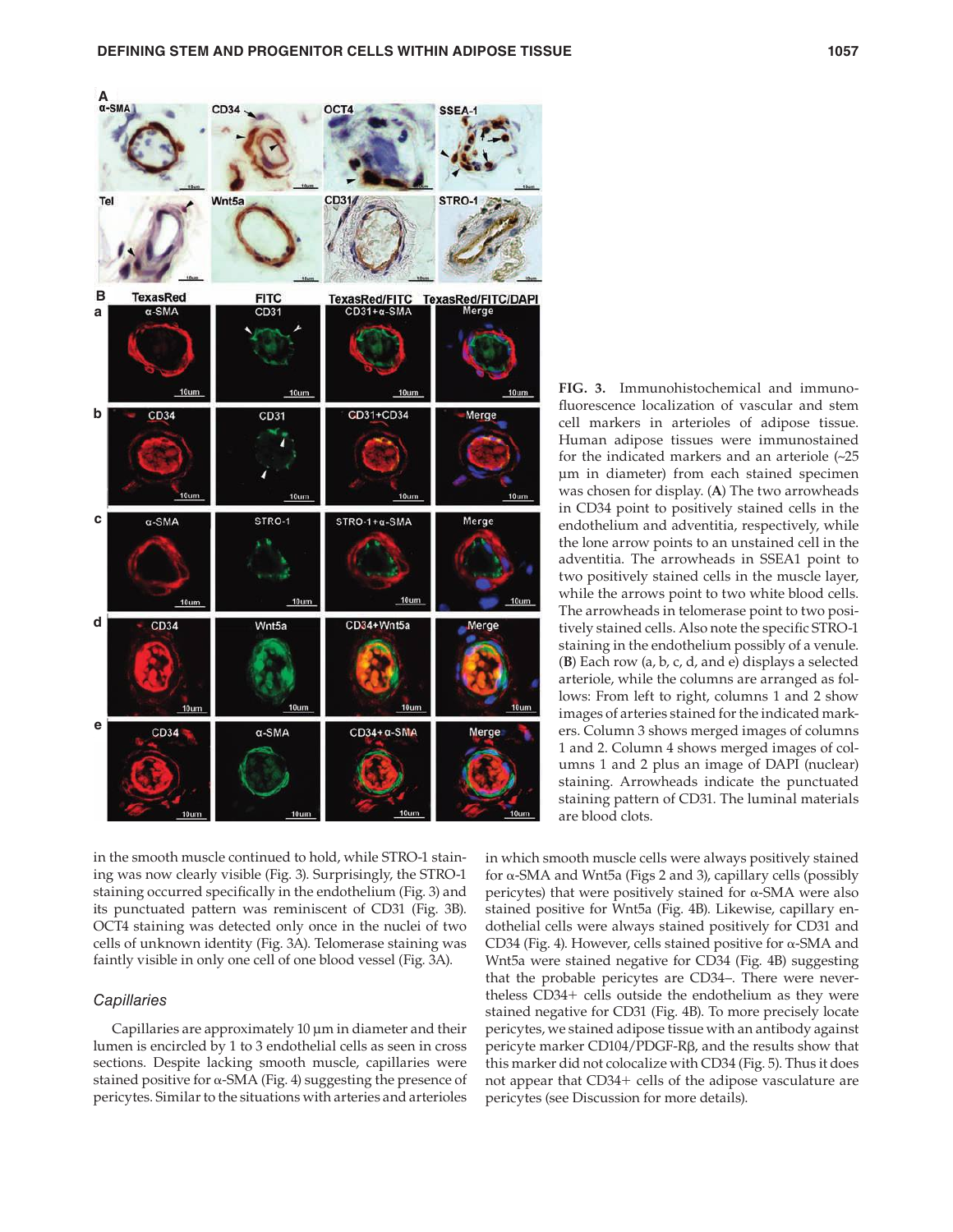

**FIG. 4.** Immunohistochemical and immunofluorescence localization of vascular and stem cell markers in capillaries of adipose tissue. Human adipose tissues were immunostained for the indicated markers and a capillary in each stained specimen was chosen for display. In (**A**) the arrowhead and arrow in OCT4 point to two positively stained cells in the capillary's inner and outer regions, respectively. These cells are probably precursors of endothelial cells and pericytes, respectively. Cells positively stained for SSEA1 and telomerase are also indicated by arrowheads. In (**B**) each row (a, b, c, d, and e) displays a selected capillary, while the columns are arranged as follows: From left to right, columns 1 and 2 show images of capillaries stained for the indicated markers. Column 3 shows merged images of columns 1 and 2. Column 4 shows merged images of columns 1 and 2 plus an image of DAPI (nuclear) staining. The luminal materials are blood clots.

Cells stained positive for OCT4 were still rare and their locations suggest both smooth muscle and endothelial cell lineages (Fig. 4A). Cells stained positive for telomerase were also rare and their morphology and locations suggest their being undifferentiated cells. Although STRO-1 staining continued to be primarily endothelial, overlaps with α-SMA staining became evident (Fig. 4B), suggesting the existence of cells bearing both smooth muscle and endothelial identities.

# Expression of stem cell markers in primary ADSC

The expression of stem cell markers OCT4, telomerase, SSEA1, and STRO-1 were further analyzed by flow cytometry in primary ADSC, i.e., freshly isolated SVF cells that were allowed to attach to the plastic culture dish only once. In

these analyses, the expression of CD34 was also determined and used for comparison. The results showed that CD34 was expressed in 22.5% of cells, STRO-1 14.9%, telomerase 1.03%, OCT4 1.941%, and SSEA1 25.7% (Fig. 6).

# **Discussion**

Although there is ample evidence that ADSC are bona fide adult stem cells, the location of these cells in adipose tissue remained unknown. Recently, Yamamoto et al. [6] used IF staining on mouse adipose tissue to locate cells positive for CD90, CD105, Sca-1, and/or p75NTR. Their results showed widespread distribution of each of these four markers, thus casting doubts on the suitability of these markers for the identification of ADSC. Another study by Zannettino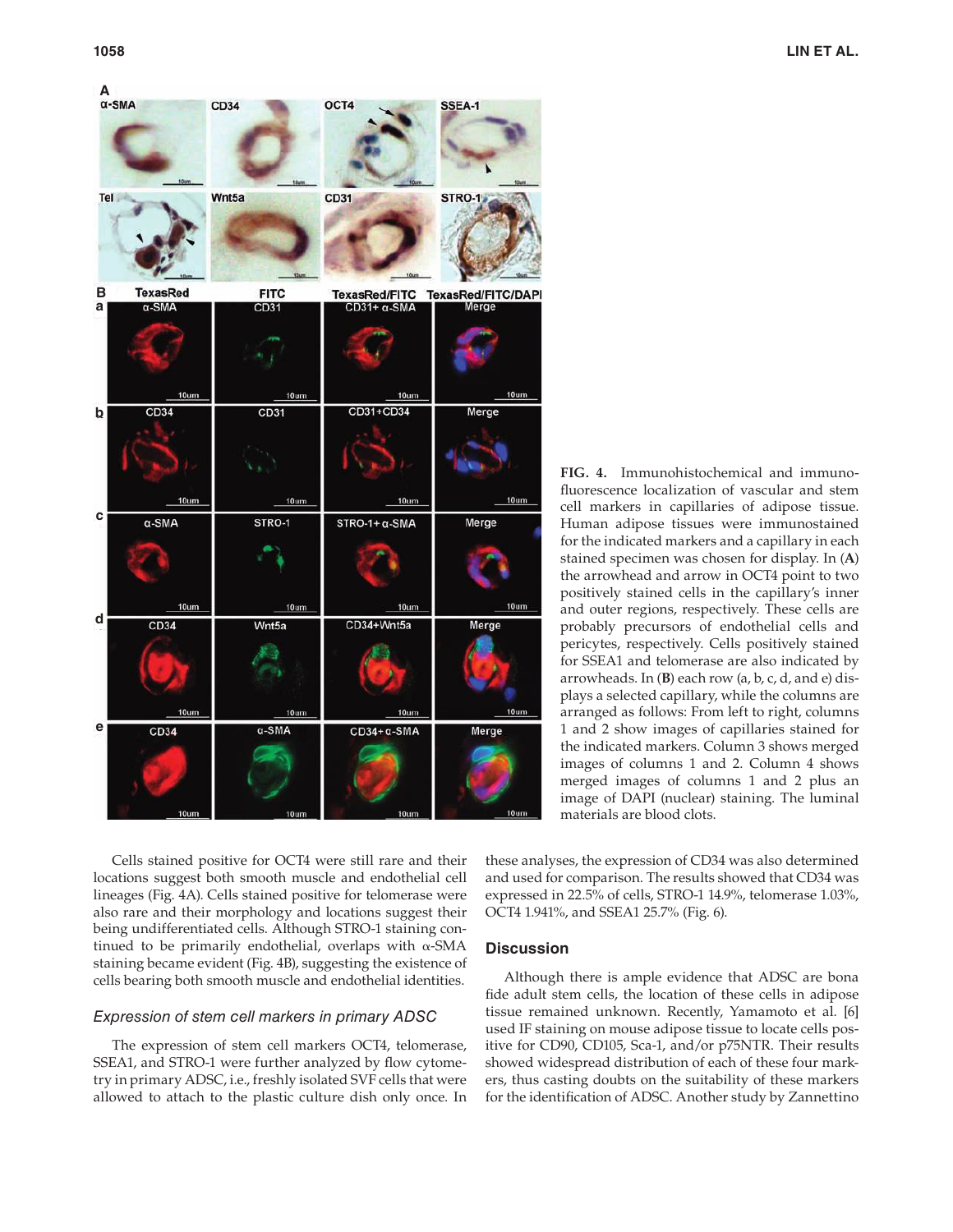

**FIG. 5.** Immunofluorescence localization of pericytes in capillaries of adipose tissue. Human adipose tissues were immunostained for pericyte marker CD140b and CD34. Cell nucleus was stained with DAPI.

et al. [7] attempted to identify ADSC in human adipose tissue by employing IF staining for cellular markers 1A6.12, 1B5, STRO-1, CD146, and 3G5. In the histology images presented, each of the two large blood vessels was shown without any reference landmarks, thus making it impossible to know their relationship with the rest of the adipose tissue. Furthermore, although the images show that all of the tested markers localized to the vessel wall, they do not display sufficient details as to tell whether the markers are located in the intima or in the adventitia. Thus, this latter study does not provide us a better understanding of the identity of ADSC within adipose tissue.

Another study [20], which was published online while this manuscript was in preparation, focused on CD34+ cells in adipose tissue. The results showed that CD34+ cells are widely distributed among adipocytes and predominantly associated with vascular structures. Although these observations appear to be similar to ours, their histological analyses show only the longitudinal aspect of two blood vessels of unknown sizes and thus are of limited usefulness in terms of delineating the cellular composition of the adipose vasculature. In spite of these limitations, the study further showed that the majority of the CD34+ cells expressed pericytic markers, and this appears to suggest that ADSC are CD34+

pericytes. Whether CD34+ cells are ADSC and whether ADSC are CD34+ will be discussed below.

As pointed out by Zannettino et al. [7], mesenchymal stem cells, including ADSC, likely reside in perivascular niches. The fact that ADSC are isolated from adipose SVF further points to a close relationship between ADSC and blood vessels. Thus, in the present study, we sought to locate ADSC by employing vascular smooth muscle marker α-SMA, endothelial marker CD31, hematopoietic marker CD34, niche marker Wnt5a, and stem cell markers OCT4, telomerase, SSEA1, and STRO-1. Because IH staining provides optimal histology whereas IF enables colocalization (with double or triple staining), both techniques were used throughout this study to localize these markers except for OCT4, telomerase, and SSEA1 whose antibodies produced poor IF staining.

Due to their specificity for smooth muscle and the endothelium, respectively, anti-α-SMA and anti-CD31 antibodies enabled us to visualize the distribution of blood vessels in the adipose tissue specimens. Anti-CD31 antibody was not expected to stain ADSC as it is generally agreed that ADSC lack CD31 expression [1–3]. Anti-α-SMA antibody clearly stained cells in capillaries (Fig. 4), thus implicating these cells as pericytes. However, these cells were invariably CD34−, suggesting that pericytes in the adipose vasculature do not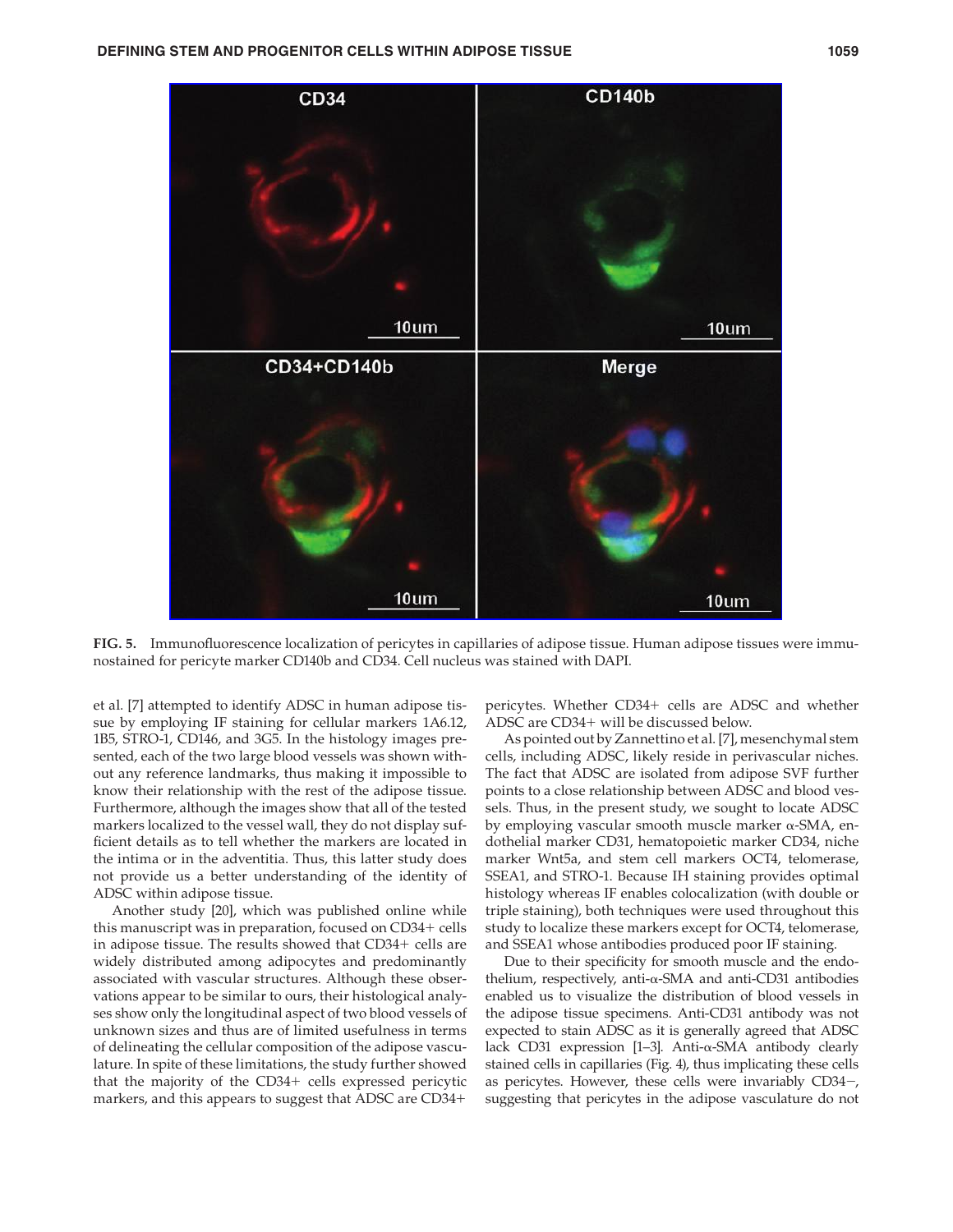

**FIG. 6.** Cytometric analysis of primary ADSC. SVF cells were isolated from human adipose tissue, allowed to attach to a plastic culture dish, and then harvested for flow cytometric analysis for the indicated markers. The results are presented next to the markers as a percent of positively stained cells.

express CD34 and thus contradicting the findings by Traktuev et al. [20]. Despite of this disagreement, our results do not exclude the possibility that ADSC are pericytes and vice versa.

Wnt signaling has been shown to regulate the self-renewal and differentiation of both hematopoietic and BMSC, and importantly Wnt5a has been localized to the bone marrow niche environment [23,24]. In the present study, Wnt5a localized to the smooth muscle of small blood vessels, arterioles, and venules. It does not appear that Wnt5 was expressed in the endothelium, based on the lack of colocalization with CD34 (Fig. 2). In capillaries Wnt5a staining was still evident (Fig. 4), and which again was distinct from CD34 staining. Therefore, it appears that, similar to  $\alpha$ -SMA, Wnt5a was expressed in smooth muscle cells of small vessels and in pericytes of capillaries, and neither cell types expressed CD34. This expression pattern suggests that neither vascular smooth muscle cells nor pericytes are ADSC but rather niche cells of ADSC. However, since "stem cell niche" is still a poorly defined biological entity, this Wnt-niche-ADSC hypothesis can only be substantiated in future studies. Interestingly, a recent study showed that recombinant Wnt5a protein could induce the differentiation of ADSC into beating cardiomyocyte colonies in a dose-dependent manner [25].

CD34 has long been regarded a reliable marker for hematopoiectic stem cells (HSC), but recent studies have demonstrated the existence of CD34-negative HSC and that

the two populations of HSC (CD34+ and CD34–) can differentiate into one another [26]. Several papers, including ours, have shown that CD34 is highly expressed in freshly isolated ADSC (SVF cells), but its expression is quickly lost in cultured ADSC within the first few  $($  < 3 $)$  passages [1,2,22]. This loss of expression is probably due to downregulation of CD34 expression rather than death of CD34+ cells (unpublished observation). In any event, the abundance of CD34 expression in SVF cells can perhaps be explained by the abundance of CD34+ cells in adipose tissue, as reported both in the present study and in a recent study [20]. Although CD34 localized to the endothelium, its staining was homogeneous while that of CD31 was more intense at intercellular junctions (Figs 2–4). This differential staining of the endothelium by anti-CD31 and anti-CD34 antibodies has been previously observed in blood and lymphatic vessels [27–29]. In addition, CD34 staining was different from that of CD31 in that it was visible in the adventitia of all blood vessels; thus, the cross section of these CD34-stained vessels had the appearance of two concentric circles (endothelium and adventitia) sandwiching the unstained smooth muscle layer (Figs 2 and 3). A similar staining pattern in subcutaneous tissue has been previously reported [30].

Although the CD34+CD31+ inner circle of blood vessels is undoubtedly the endothelium, the CD34+CD31– outer circle is an entity of uncertain cellular identity. The outer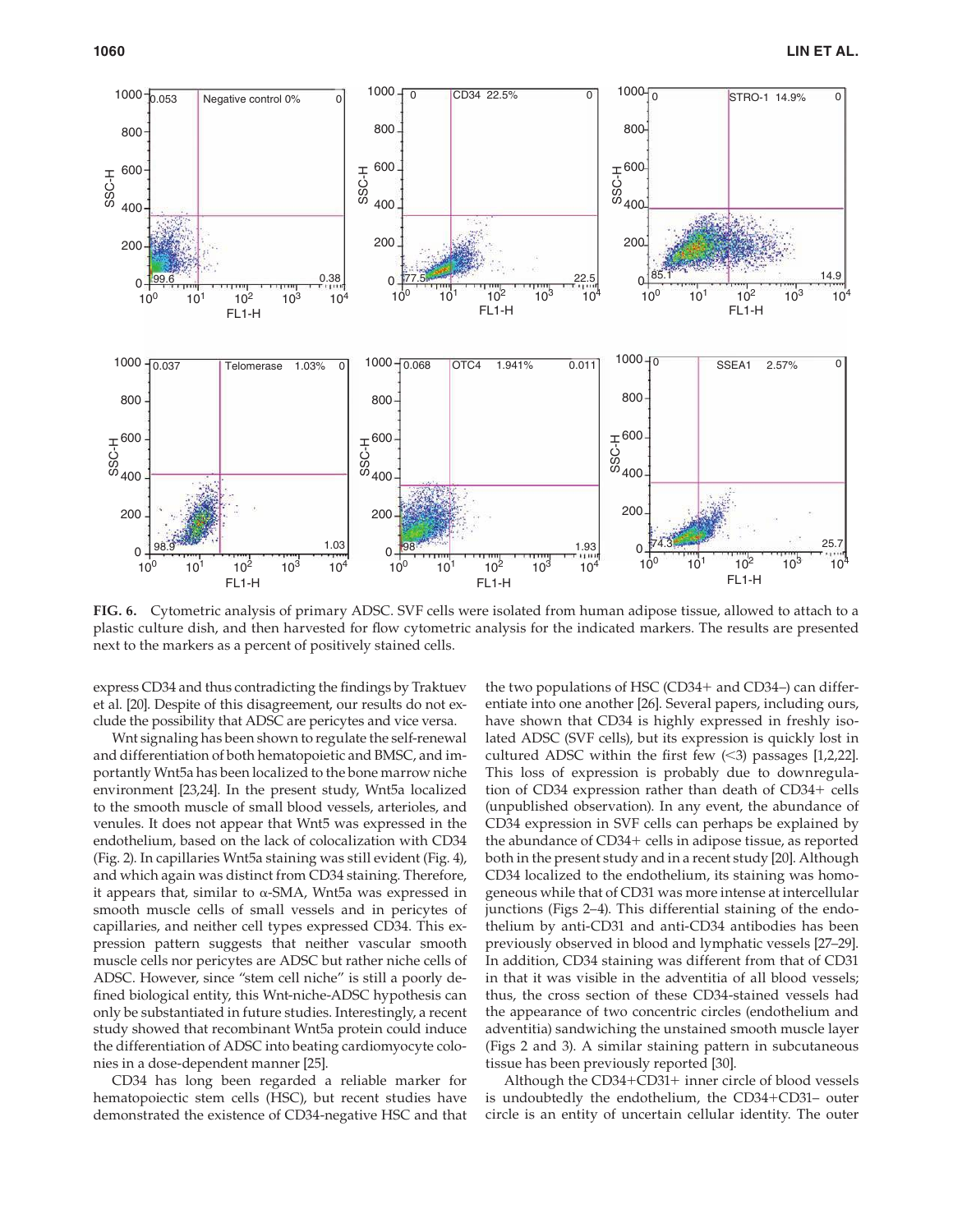circle, being outside of the muscle layer, is by definition the adventitia. Although the identification of CD34+CD31- cells in the adventitia of blood vessels in adipose tissue is a novel contribution by the present study, similar cells have in fact been observed previously in the aortic adventitia, and, interestingly, these cells have been shown to be vascular progenitor cells [31]. In regard to the CD34+CD31– cells in adipose tissue, two previous studies have shown that this particular cell population possess both endothelial and adipocytic differentiation potentials [16,32]. With a focus on in vitro differentiation, these studies presented no data on the localization of the CD34+CD31– cells in adipose tissue. More recently, as mentioned above, a recent study [20] showed that CD34+CD31– cells in adipose tissue are pericytes that also express  $\alpha$ -SMA, and the authors went on to suggest that these CD34+CD31–α-SMA+ cells are ADSC. However, our staining data clearly showed that, while CD34+CD31– cells resided in the adventitia, the  $α$ -SMA+ cells were found exclusively in the media of arteries and arterioles (Figs 2 and 3). Thus, while we agree that ADSC are generally CD34+CD31–, we disagree that ADSC are CD34+CD31–α-SMA+. We also dispute the contention that pericytes are CD34+, as we clearly show that CD34 did not colocalize with CD140/PDGFRβ (Fig. 5). However, as pericytes remain an ill-defined entity, we cannot exclude the possibility that ADSC are certain types of pericytes.

OCT4 is a widely accepted marker of embryonic stem cells, but its expression in adult stem cells is less certain [33]. To our knowledge, only one paper has provided experimental data concerning OCT4 expression in ADSC and it showed that OCT4 was abundantly expressed in cultured ADSC [34]. Similar to this study, we performed RT-PCR and western blot analysis on OCT4 expression in human adipose tissue and in cultured human ADSC, but our results were different from the above study in that, while clearly detectable, OCT4 expression was low in all tested tissue and cell samples (data not shown). In the present study, histological and flow cytometric analyses again respectively showed that OCT4+ cells were rarely detectable in the adipose tissue and cultured ADSC. These results are consistent with the wellknown fact that OCT4 is an embryonic transcription factor whose expression persists in only a limited number of cells in adult tissues [33].

Similar to OCT4, telomerase is better accepted as a stem cell marker for ESC than for adult stem cells [35]. In cultured ADSC, telomerase was reported to be present [36–39] or absent [40]. In adipose tissue, our present study appears to be the first to examine telomerase expression, and which was detectable in two capillary cells. Their location and morphology suggest they are undifferentiated cells.

SSEA1 is a marker for ESC and BMSC [41,42]. Its expression was reported to be negative in cultured human ADSC by flow cytometric analysis [38]. However, in the present study, both cytometric and histological analyses showed that SSEA1 was expressed at rather high levels. In adipose tissue SSEA1 was expressed at a lower level than CD34 (Fig. 1), but in cultured ADSC of passage 0, it was expressed at a higher level than CD34 (25.7% vs. 22.5%, Fig. 6). This is most likely due to the rapid downregulation of CD34 in cultured ADSC.

STRO-1 is by far the best-known MSC marker [43] but whether or not it is expressed in ADSC is controversial [1].

Although it was reported to be negative by Gronthos et al. in 2001 [44], it was nevertheless used in the author's recent paper as an ADSC marker [7]. In our previous and present studies, we showed that STRO-1 was detectable both in cultured ADSC [22] and in adipose tissue. However, its expression pattern in adipose tissue was surprising—highly specific for endothelial cells in arterioles and capillaries but not in arteries. In capillaries, some of the positively stained cells were also stained positive for  $α$ -SMA (Fig. 4), suggesting the existence of vascular progenitor cells. Positive staining of endothelial cells by anti-STRO-1 antibody has been reported before, but other cell types were also positively stained [45]. One of the reasons why immunostaining with the STRO-1 antibody produced conflicting results is that, despite its widespread use in hundreds of published studies, this antibody remains an orphan with no known antigen. In our current research, we have found that the STRO-1 antibody produced rather complicated staining patterns in various tissues. Thus, prolonged efforts will be required to solve the problems.

Based on our experimental results and the above-discussed evidence, we believe that ADSC exist in adipose tissue as a mixed population of "vascular stem cells (VSC)", as opposed to "fat stem cells", which is casually but incorrectly used as a synonym for ADSC. This "vascular stem cell theory" suggests (1) ADSC and mesenchymal stem cells in general are VSC, (2) the differentiation potential of VSC is proportional to the angiogenic potential of the vasculature and ranges from pluri to multi to uni in a continuous rather than discrete fashion, (3) in addition to vascular smooth muscle and endothelial cells, VSC are capable of differentiating in situ into host tissue-specific cell types (e.g., adipocytes in adipose tissue), and (4) depending on its differentiation potential at the time of isolation from the host tissue, an individual VSC can be experimentally induced to differentiate into various cell types. The theory thus helps explain many perplexing issues in regard to ADSC's cellular properties, such as (1) why ADSC and BMSC are virtually identical, (2) why conflicting evidence persists in regard to ADSC surface marker expression and differentiation potential, and (3) why ADSC exhibit various differentiation potentials in a clonal fashion. Furthermore, by equating ADSC to VSC, the theory helps explain why the yield of ADSC is much greater than BMSC [5] as adipose tissue is known to be highly vascularized and have angiogenic properties [9,14,46]. Specifically, the extensive capillary network that surrounds each adipocyte [14] and the angiogenic (differentiation) potential are additional attributes of the adipose tissue, which has been known to possess many advantages over the other tissues (see Introduction), as an optimal source of adult stem cells. Thus, by examining the stem cell characteristics of adipose tissue and proposing the concept of "vascular stem cells", the present study helps clarify several perplexing issues surrounding ADSC research and further elevates the status of ADSC as a legitimate and optimal stem cell source.

## **Conclusions**

ADSC are likely VSC at various stages of differentiation toward becoming smooth muscle and endothelial cells. Those at earlier stages of differentiation can also differentiate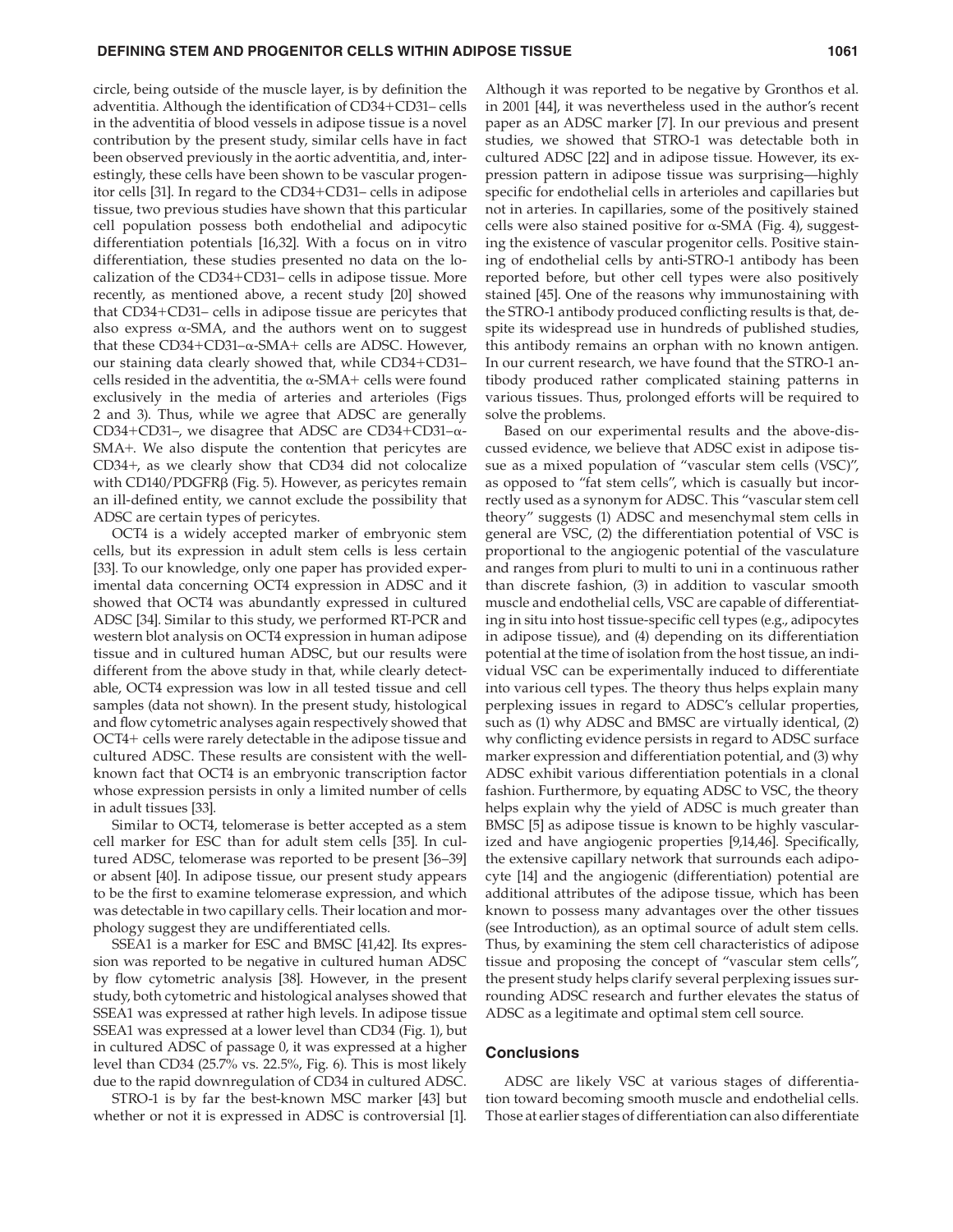into tissue-specific cells such as adipocytes in their native tissue, and when isolated, can be induced to differentiate into several additional cell types.

# **Acknowledgments**

This work was supported by grants from the California Urology Foundation, Mr. Arthur Rock and the Rock Foundation, and the National Institutes of Health. We are grateful to Dr. Mary McGrath of University of California San Francisco for providing tissue specimens for this study.

# **References**

- 1. Gimble JM, AJ Katz and BA Bunnell. (2007). Adipose-derived stem cells for regenerative medicine. Circ Res 100:1249–1260.
- 2. Helder MN, M Knippenberg, J Klein-Nulend and PI Wuisman. (2007). Stem cells from adipose tissue allow challenging new concepts for regenerative medicine. Tissue Eng 13:1799–1808.
- 3. Schaffler A and C Buchler. (2007). Concise review: adipose tissue-derived stromal cells--basic and clinical implications for novel cell-based therapies. Stem Cells 25:818–827.
- 4. Housman TS, N Lawrence, BG Mellen, MN George, JS Filippo, KA Cerveny, M DeMarco, SR Feldman and AB Fleischer. (2002). The safety of liposuction: results of a national survey. Dermatol Surg 28:971–978.
- 5. Strem BM, KC Hicok, M Zhu, I Wulur, Z Alfonso, RE Schreiber, JK Fraser and MH Hedrick. (2005). Multipotential differentiation of adipose tissue-derived stem cells. Keio J Med 54:132–141.
- 6. Yamamoto N, H Akamatsu, S Hasegawa, T Yamada, S Nakata, M Ohkuma, E Miyachi, T Marunouchi and K Matsunaga. (2007). Isolation of multipotent stem cells from mouse adipose tissue. J Dermatol Sci 48:43–52.
- 7. Zannettino AC, S Paton, A Arthur, F Khor, S Itescu, JM Gimble and S Gronthos. (2008). Multipotential human adipose-derived stromal stem cells exhibit a perivascular phenotype in vitro and in vivo. J Cell Physiol 214:413–421.
- 8. Wassermann P. (1965). *The Development of Adipose Tissue.* American Physiological Society, Washinton, DC.
- 9. Cinti S. (2005). The adipose organ. Prostaglandins Leukot Essent Fatty Acids 73:9–15.
- 10. Dobson DE, A Kambe, E Block, T Dion, H Lu, JJ Castellot, Jr. and BM Spiegelman. (1990). 1-Butyryl-glycerol: a novel angiogenesis factor secreted by differentiating adipocytes. Cell 61:223-230.
- 11. Claffey KP, WO Wilkison and BM Spiegelman. (1992). Vascular endothelial growth factor. Regulation by cell differentiation and activated second messenger pathways. J Biol Chem 267:16317–16322.
- 12. Bouloumie A, HC Drexler, M Lafontan and R Busse. (1998). Leptin, the product of Ob gene, promotes angiogenesis. Circ Res 83:1059–1066.
- 13. Sierra-Honigmann MR, AK Nath, C Murakami, G Garcia-Cardena, A Papapetropoulos, WC Sessa, LA Madge, JS Schechner, MB Schwabb, PJ Polverini and JR Flores-Riveros. (1998). Biological action of leptin as an angiogenic factor. Science 281:1683–1686.
- 14. Rupnick MA, D Panigrahy, CY Zhang, SM Dallabrida, BB Lowell, R Langer and MJ Folkman. (2002). Adipose tissue mass can be regulated through the vasculature. Proc Natl Acad Sci USA 99:10730–10735.
- 15. Planat-Benard V, JS Silvestre, B Cousin, M Andre, M Nibbelink, R Tamarat, M Clergue, C Manneville, C Saillan-Barreau, M Duriez, A Tedgui, B Levy, L Penicaud and L Casteilla. (2004). Plasticity of human adipose lineage cells toward endothelial

cells: physiological and therapeutic perspectives. Circulation 109:656–663.

- 16. Miranville A, C Heeschen, C Sengenes, CA Curat, R Busse and A Bouloumie. (2004). Improvement of postnatal neovascularization by human adipose tissue-derived stem cells. Circulation 110:349–355.
- 17. Cao Y, Z Sun, L Liao, Y Meng, Q Han and RC Zhao. (2005). Human adipose tissue-derived stem cells differentiate into endothelial cells in vitro and improve postnatal neovascularization in vivo. Biochem Biophys Res Commun 332:370–379.
- 18. Wosnitza M, K Hemmrich, A Groger, S Graber and N Pallua. (2007). Plasticity of human adipose stem cells to perform adipogenic and endothelial differentiation. Differentiation 75:12–23.
- 19. Grenier G, A Scime, F Le Grand, A Asakura, C Perez-Iratxeta, MA Andrade-Navarro, PA Labosky and MA Rudnicki. (2007). Resident endothelial precursors in muscle, adipose, and dermis contribute to postnatal vasculogenesis. Stem Cells 25:3101–3110.
- 20. Traktuev DO, S Merfeld-Clauss, J Li, M Kolonin, W Arap, R Pasqualini, BH Johnstone and KL March. (2008). A population of multipotent CD34-positive adipose stromal cells share pericyte and mesenchymal surface markers, reside in a periendothelial location, and stabilize endothelial networks. Circ Res. 102:77–85.
- 21. Kubis N, Y Tomita, A Tran-Dinh, V Planat-Benard, M Andre, B Karaszewski, L Waeckel, L Penicaud, JS Silvestre, L Casteilla, J Seylaz and E Pinard. (2007). Vascular fate of adipose tissuederived adult stromal cells in the ischemic murine brain: A combined imaging-histological study. Neuroimage 34:1–11.
- 22. Ning H, G Lin, TF Lue and CS Lin. (2006). Neuron-like differentiation of adipose tissue-derived stromal cells and vascular smooth muscle cells. Differentiation 74:510–518.
- 23. Nemeth MJ and DM Bodine. (2007). Regulation of hematopoiesis and the hematopoietic stem cell niche by Wnt signaling pathways. Cell Res 17:746–758.
- 24. Baksh D and RS Tuan. (2007). Canonical and non-canonical Wnts differentially affect the development potential of primary isolate of human bone marrow mesenchymal stem cells. J Cell Physiol 212:817–826.
- 25. Palpant NJ, S Yasuda, O MacDougald and JM Metzger. (2007). Non-canonical Wnt signaling enhances differentiation of Sca1+/c-kit+ adipose-derived murine stromal vascular cells into spontaneously beating cardiac myocytes. J Mol Cell Cardiol 43:362–370.
- 26. Gangenahalli GU, VK Singh, YK Verma, P Gupta, RK Sharma, R Chandra and PM Luthra. (2006). Hematopoietic stem cell antigen CD34: role in adhesion or homing. Stem Cells Dev 15:305–313.
- 27. Sauter B, D Foedinger, B Sterniczky, K Wolff and K Rappersberger. (1998). Immunoelectron microscopic characterization of human dermal lymphatic microvascular endothelial cells. Differential expression of CD31, CD34, and type IV collagen with lymphatic endothelial cells vs blood capillary endothelial cells in normal human skin, lymphangioma, and hemangioma in situ. J Histochem Cytochem 46:165–176.
- 28. Muller AM, MI Hermanns, C Skrzynski, M Nesslinger, KM Muller and CJ Kirkpatrick. (2002). Expression of the endothelial markers PECAM-1, vWf, and CD34 in vivo and in vitro. Exp Mol Pathol 72:221–229.
- 29. Fiedler U, S Christian, S Koidl, D Kerjaschki, MS Emmett, DO Bates, G Christofori and HG Augustin. (2006). The sialomucin CD34 is a marker of lymphatic endothelial cells in human tumors. Am J Pathol 168:1045–1053.
- 30. Pusztaszeri MP, W Seelentag and FT Bosman. (2006). Immunohistochemical expression of endothelial markers CD31, CD34, von Willebrand factor, and Fli-1 in normal human tissues. J Histochem Cytochem 54:385–395.
- 31. Hu Y, Z Zhang, E Torsney, AR Afzal, F Davison, B Metzler and Q Xu. (2004). Abundant progenitor cells in the adventitia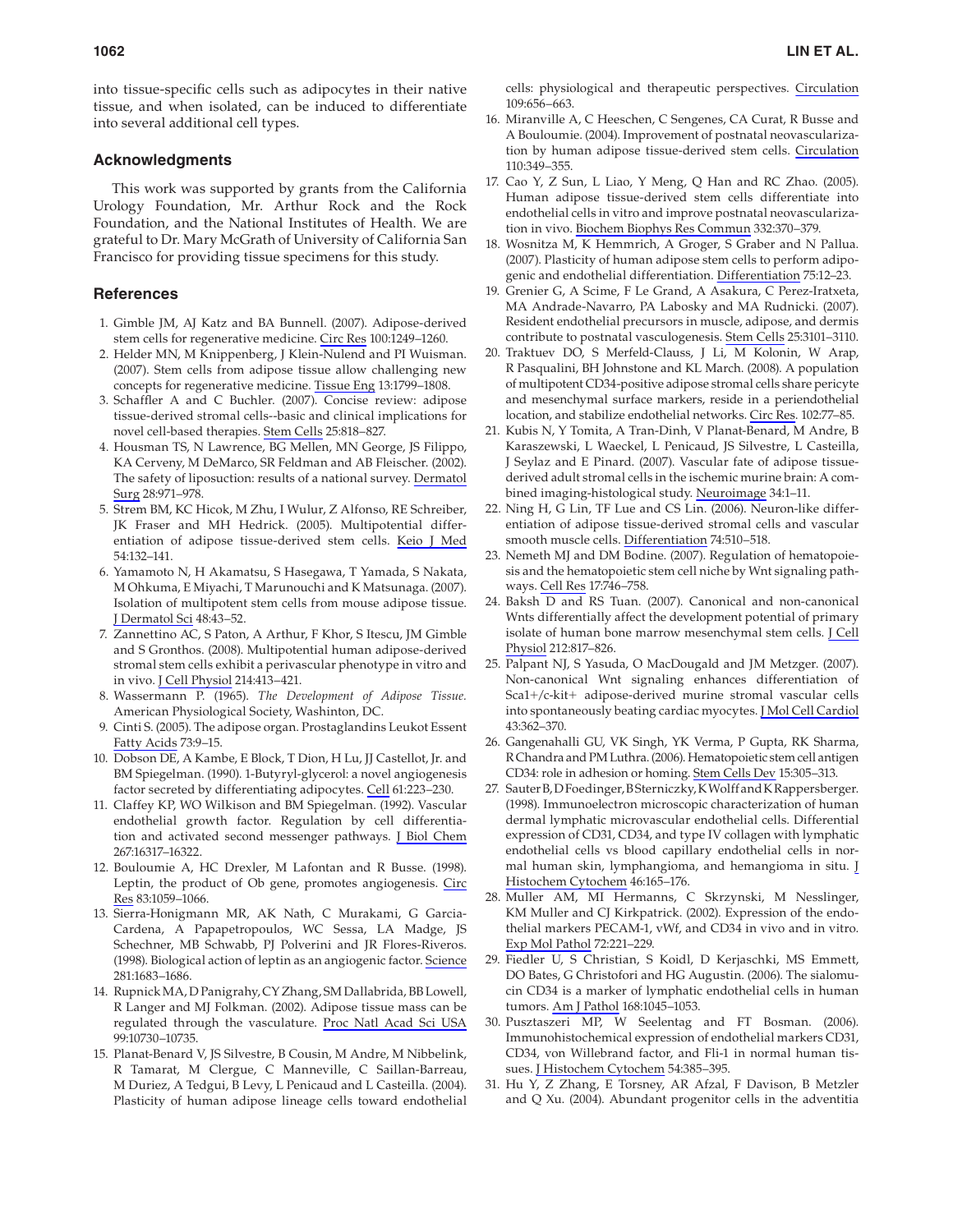#### **DEFINING STEM AND PROGENITOR CELLS WITHIN ADIPOSE TISSUE 1063**

contribute to atherosclerosis of vein grafts in ApoE-deficient mice. J Clin Invest 113:1258–1265.

- 32. Sengenes C, K Lolmede, A Zakaroff-Girard, R Busse and A Bouloumie. (2005). Preadipocytes in the human subcutaneous adipose tissue display distinct features from the adult mesenchymal and hematopoietic stem cells. J Cell Physiol 205:114–122.
- 33. Ratajczak MZ, B Machalinski, W Wojakowski, J Ratajczak and M Kucia. (2007). A hypothesis for an embryonic origin of pluripotent Oct-4(+) stem cells in adult bone marrow and other tissues. Leukemia 21:860–867.
- 34. Izadpanah R, C Trygg, B Patel, C Kriedt, J Dufour, JM Gimble and BA Bunnell. (2006). Biologic properties of mesenchymal stem cells derived from bone marrow and adipose tissue. J Cell Biochem 99:1285–1297.
- 35. Hiyama E and K Hiyama. (2007). Telomere and telomerase in stem cells. **Br J Cancer 96:1020-1024.**
- 36. Kang SK, LA Putnam, J Ylostalo, IR Popescu, J Dufour, A Belousov and BA Bunnell. (2004). Neurogenesis of Rhesus adipose stromal cells. J Cell Sci 117:4289-4299.
- 37. Jun ES, TH Lee, HH Cho, SY Suh and JS Jung. (2004). Expression of telomerase extends longevity and enhances differentiation in human adipose tissue-derived stromal cells. Cell Physiol Biochem 14:261–268.
- 38. Rodriguez AM, D Pisani, CA Dechesne, C Turc-Carel, JY Kurzenne, B Wdziekonski, A Villageois, C Bagnis, JP Breittmayer, H Groux, G Ailhaud and C Dani. (2005). Transplantation of a multipotent cell population from human adipose tissue induces dystrophin expression in the immunocompetent mdx mouse. J Exp Med 201:1397–1405.
- 39. Madonna R, JT Willerson and YJ Geng. (2008). Myocardin a enhances telomerase activities in adipose tissue mesenchymal cells and embryonic stem cells undergoing cardiovascular myogenic differentiation. Stem Cells 26:202–211.
- 40. Katz AJ, A Tholpady, SS Tholpady, H Shang and RC Ogle. (2005). Cell surface and transcriptional characterization of human

adipose-derived adherent stromal (hADAS) cells. Stem Cells 23:412–423.

- 41. Jiang Y, BN Jahagirdar, RL Reinhardt, RE Schwartz, CD Keene, XR Ortiz-Gonzalez, M Reyes, T Lenvik, T Lund, M Blackstad, J Du, S Aldrich, A Lisberg, WC Low, DA Largaespada and CM Verfaillie. (2002). Pluripotency of mesenchymal stem cells derived from adult marrow. Nature 418:41–49.
- 42. Anjos-Afonso F and D Bonnet. (2007). Nonhematopoietic/endothelial SSEA-1+ cells define the most primitive progenitors in the adult murine bone marrow mesenchymal compartment. Blood 109:1298–1306.
- 43. Kolf CM, E Cho and RS Tuan. (2007). Mesenchymal stromal cells. Biology of adult mesenchymal stem cells: regulation of niche, self-renewal and differentiation. Arthritis Res Ther 9:204.
- 44. Gronthos S, DM Franklin, HA Leddy, PG Robey, RW Storms and JM Gimble. (2001). Surface protein characterization of human adipose tissue-derived stromal cells. J Cell Physiol 189:54–63.
- 45. Bianco P, M Riminucci, S Gronthos and PG Robey. (2001). Bone marrow stromal stem cells: nature, biology, and potential applications. Stem Cells 19:180–192.
- 46. Crandall DL, GJ Hausman and JG Kral. (1997). A review of the microcirculation of adipose tissue: anatomic, metabolic, and angiogenic perspectives. Microcirculation 4:211–232.

Address reprint requests to: *Dr. Ching-Shwun Lin Department of Urology University of California San Francisco, CA 94143-0738*

*E-mail:* clin@urology.ucsf.edu

Received for publication April 29, 2008; accepted after revision July 2, 2008.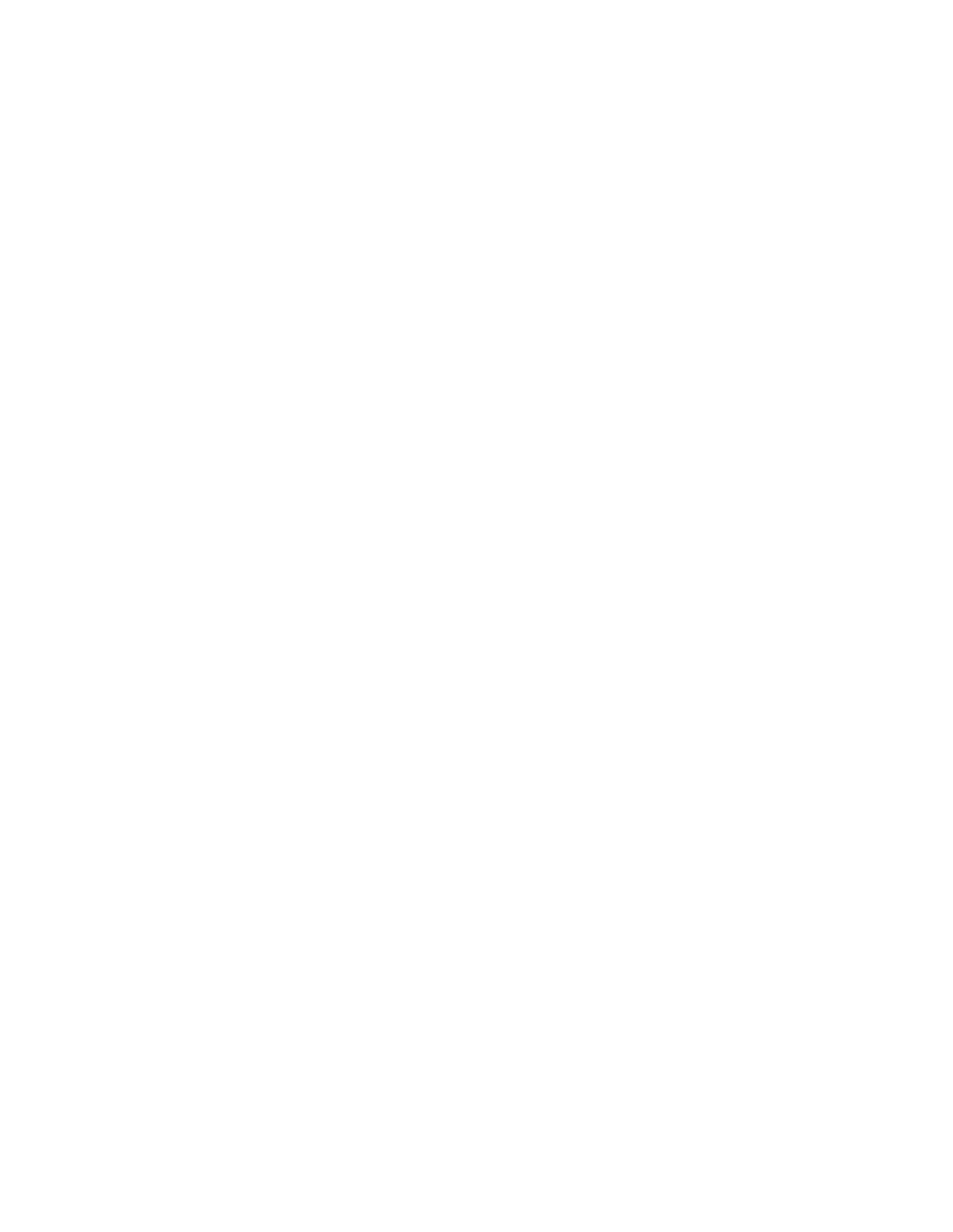# **This article has been cited by:**

- 1. James Lue, Guiting Lin, Hongxiu Ning, Anming Xiong, Ching-Shwun Lin, Jeffrey S. Glenn. 2010. Transdifferentiation of adipose-derived stem cells into hepatocytes: a new approach. *Liver International* **30**:6, 913-922. [\[CrossRef](http://dx.doi.org/10.1111/j.1478-3231.2010.02231.x)]
- 2. Rita Anzalone , Melania Lo Iacono , Simona Corrao , Francesca Magno , Tiziana Loria , Francesco Cappello , Giovanni Zummo , Felicia Farina , Giampiero La Rocca . 2010. New Emerging Potentials for Human Wharton's Jelly Mesenchymal Stem Cells: Immunological Features and Hepatocyte-Like Differentiative CapacityNew Emerging Potentials for Human Wharton's Jelly Mesenchymal Stem Cells: Immunological Features and Hepatocyte-Like Differentiative Capacity. *Stem Cells and Development* **19**:4, 423-438. [[Abstract\]](http://dx.doi.org/10.1089/scd.2009.0299) [\[Full Text](http://www.liebertonline.com/doi/full/10.1089/scd.2009.0299)] [\[PDF](http://www.liebertonline.com/doi/pdf/10.1089/scd.2009.0299)] [[PDF Plus](http://www.liebertonline.com/doi/pdfplus/10.1089/scd.2009.0299)]
- 3. Yun-Ching Huang, Hongxiu Ning, Alan W. Shindel, Thomas M. Fandel, Guiting Lin, Ahmed M. Harraz, Tom F. Lue, Ching-Shwun Lin. 2010. The Effect of Intracavernous Injection of Adipose Tissue-Derived Stem Cells on Hyperlipidemia-Associated Erectile Dysfunction in a Rat Model. *Journal of Sexual Medicine* **7**:4pt1, 1391-1400. [\[CrossRef](http://dx.doi.org/10.1111/j.1743-6109.2009.01697.x)]
- 4. M. Jäger, P. Hernigou, C. Zilkens, M. Herten, J. Fischer, R. Krauspe. 2010. Zelltherapie bei Knochenheilungsstörungen. *Der Orthopäde* **39**:4, 449-464. [\[CrossRef](http://dx.doi.org/10.1007/s00132-009-1583-7)]
- 5. A. Yu. Efimenko, E. E. Starostina, K. A. Rubina, N. I. Kalinina, E. V. Parfenova. 2010. Viability and angiogenic activity of mesenchymal stromal cells from adipose tissue and bone marrow under hypoxia and inflammation in vitro. *Cell and Tissue Biology* **4**:2, 117-127. [[CrossRef\]](http://dx.doi.org/10.1134/S1990519X1002001X)
- 6. Attila Tárnok, Henning Ulrich, Jozsef Bocsi. 2010. Phenotypes of stem cells from diverse origin. *Cytometry Part A* **77A**:1, 6-10. [\[CrossRef\]](http://dx.doi.org/10.1002/cyto.a.20844)
- 7. Guiting Lin, Rong Yang, Lia Banie, Guifang Wang, Hongxiu Ning, Long-Cheng Li, Tom F. Lue, Ching-Shwun Lin. 2010. Effects of transplantation of adipose tissue-derived stem cells on prostate tumor. *The Prostate* n/a-n/a. [[CrossRef\]](http://dx.doi.org/10.1002/pros.21140)
- 8. Maurice M. Garcia, Thomas M. Fandel, Guiting Lin, Alan W. Shindel, Lia Banie, Ching-Shwun Lin, Tom F. Lue. 2010. Treatment of Erectile Dysfunction in the Obese Type 2 Diabetic ZDF Rat with Adipose Tissue-Derived Stem Cells. *Journal of Sexual Medicine* **7**:1pt1, 89-98. [\[CrossRef](http://dx.doi.org/10.1111/j.1743-6109.2009.01541.x)]
- 9. Young-Il Yang, Hyeong-In Kim, Min-Young Choi, Sung-Hee Son, Min-Jeong Seo, Ji-Yeon Seo, Won-Hee Jang, Young-Chul Youn, Kang-Joo Choi, Soon-Ho Cheong, Jane Shelby. 2010. Ex vivo organ culture of adipose tissue for in situ mobilization of adipose-derived stem cells and defining the stem cell niche. *Journal of Cellular Physiology* n/a-n/a. [[CrossRef\]](http://dx.doi.org/10.1002/jcp.22188)
- 10. Guiting Lin , Guifang Wang , Gang Liu , Li-Jun Yang , Lung-Ji Chang , Tom F. Lue , Ching-Shwun Lin . 2009. Treatment of Type 1 Diabetes With Adipose Tissue–Derived Stem Cells Expressing Pancreatic Duodenal Homeobox 1Treatment of Type 1 Diabetes With Adipose Tissue–Derived Stem Cells Expressing Pancreatic Duodenal Homeobox 1. *Stem Cells and Development* **18**:10, 1399-1406. [[Abstract\]](http://dx.doi.org/10.1089/scd.2009.0010) [\[Full Text](http://www.liebertonline.com/doi/full/10.1089/scd.2009.0010)] [\[PDF](http://www.liebertonline.com/doi/pdf/10.1089/scd.2009.0010)] [[PDF Plus](http://www.liebertonline.com/doi/pdfplus/10.1089/scd.2009.0010)]
- 11. Una Riekstina, Inese Cakstina, Vadims Parfejevs, Martin Hoogduijn, Georgs Jankovskis, Indrikis Muiznieks, Ruta Muceniece, Janis Ancans. 2009. Embryonic Stem Cell Marker Expression Pattern in Human Mesenchymal Stem Cells Derived from Bone Marrow, Adipose Tissue, Heart and Dermis. *Stem Cell Reviews and Reports* **5**:4, 378-386. [[CrossRef\]](http://dx.doi.org/10.1007/s12015-009-9094-9)
- 12. H. Suga, H. Eto, K. Inoue, N. Aoi, H. Kato, J. Araki, T. Higashino, K. Yoshimura. 2009. Cellular and molecular features of lipoma tissue: comparison with normal adipose tissue. *British Journal of Dermatology* **161**:4, 819-825. [\[CrossRef](http://dx.doi.org/10.1111/j.1365-2133.2009.09272.x)]
- 13. Hitomi Eto, Hirotaka Suga, Daisuke Matsumoto, Keita Inoue, Noriyuki Aoi, Harunosuke Kato, Jun Araki, Kotaro Yoshimura. 2009. Characterization of Structure and Cellular Components of Aspirated and Excised Adipose Tissue. *Plastic and Reconstructive Surgery* **124**:4, 1087-1097. [[CrossRef\]](http://dx.doi.org/10.1097/PRS.0b013e3181b5a3f1)
- 14. Kirsten Peters, Achim Salamon, Sandra Van Vlierberghe, Joachim Rychly, Michael Kreutzer, Hans-Georg Neumann, Etienne Schacht, Peter Dubruel. 2009. A New Approach for Adipose Tissue Regeneration Based on Human Mesenchymal Stem Cells in Contact to Hydrogels-an In Vitro Study. *Advanced Engineering Materials* **11**:10, B155-B161. [[CrossRef\]](http://dx.doi.org/10.1002/adem.200800379)
- 15. W. Richter. 2009. Mesenchymal stem cells and cartilage in situ regeneration. *Journal of Internal Medicine* **266**:4, 390-405. [\[CrossRef](http://dx.doi.org/10.1111/j.1365-2796.2009.02153.x)]
- 16. Zhao-Jun Liu, Ying Zhuge, Omaida C. Velazquez. 2009. Trafficking and differentiation of mesenchymal stem cells. *Journal of Cellular Biochemistry* **106**:6, 984-991. [\[CrossRef](http://dx.doi.org/10.1002/jcb.22091)]
- 17. Hongxiu Ning, Gang Liu, Guiting Lin, Rong Yang, Tom F. Lue, Ching-Shwun Lin. 2009. Fibroblast Growth Factor 2 Promotes Endothelial Differentiation of Adipose Tissue-Derived Stem Cells. *Journal of Sexual Medicine* **6**:4, 967-979. [\[CrossRef](http://dx.doi.org/10.1111/j.1743-6109.2008.01172.x)]
- 18. Guiting Lin, Lia Banie, Hongxiu Ning, Anthony J. Bella, Ching-Shwun Lin, Tom F. Lue. 2009. Potential of Adipose-Derived Stem Cells for Treatment of Erectile Dysfunction. *Journal of Sexual Medicine* **6**:S3, 320-327. [[CrossRef\]](http://dx.doi.org/10.1111/j.1743-6109.2008.01190.x)